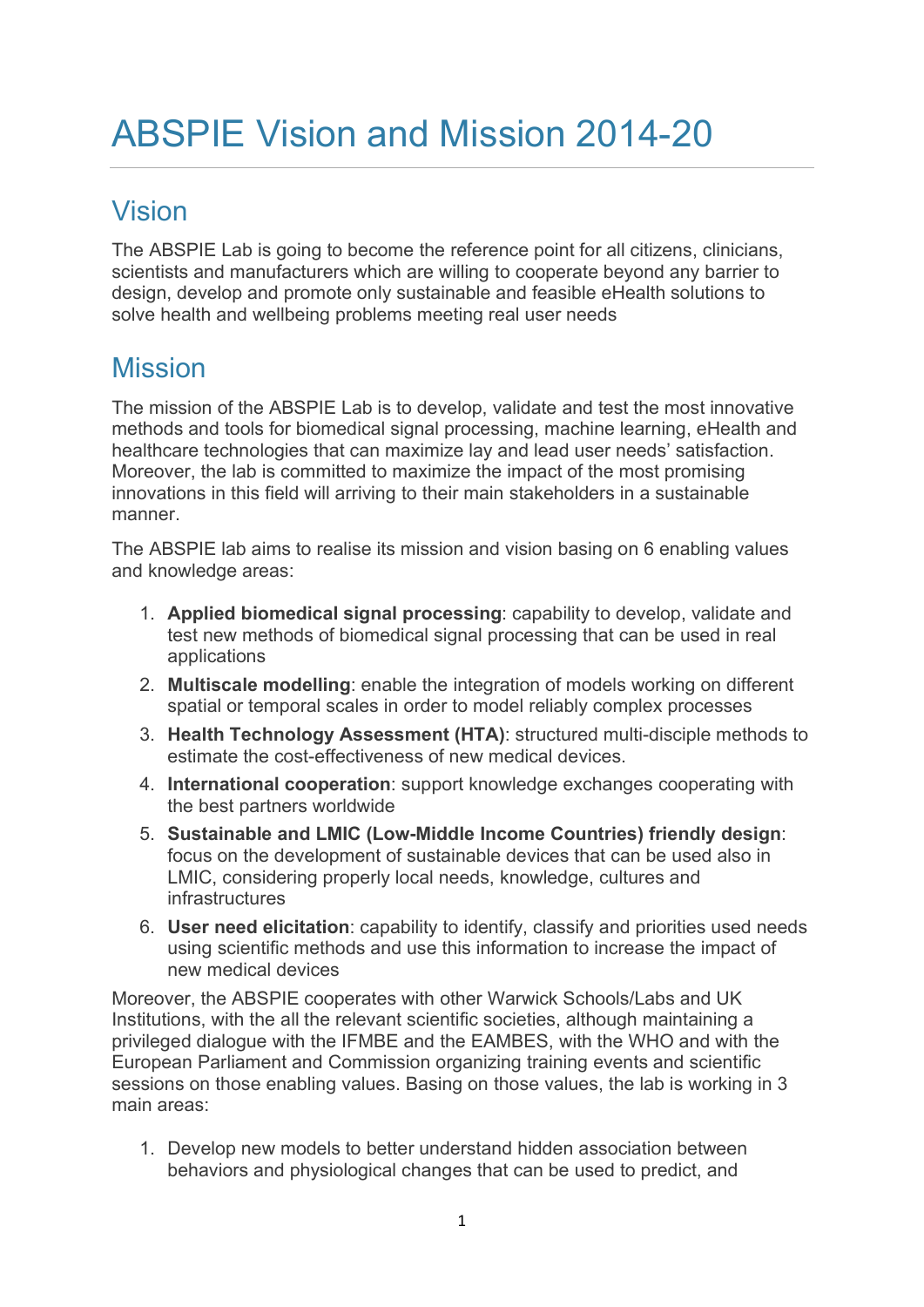therefore maximize, individual response to treatment, behavioral interventions or physical training

- 2. Develop new methods to detect health or behavioral changes that, if not recognized and managed, will result in health deteriorations and therefore mode costly and complex interventions
- 3. Develop new methods and tools to apply reverse engineering to health economy, to inform the design of new medical devices and therefore maximize their impact

This ABSPIE lab is focusing in particular in developing, validating and testing new methods ad tools aiming to:

- 1. interpret health changes into the context, integrating physiological and behavioural monitoring
- 2. predict health changes individuals' response to training and therapy
- 3. support diseases self-management
- 4. provide timely feedback to patients and their carers to reduce unnecessary (and costly) interventions
- 5. predict medical devices cost-effectiveness and maximise their impact using early stage HTA methods and tools

### Strategic goals

#### Internal goals

The Lab was founded in 2014. During its first year of life, our main priority has been to furbish the lab with the best available equipment to perform our researches and to cooperate with other existing University Labs.

In 2015/16, our main goal has been to increase our staff members investing mainly in PhD studentships. This will continue in the next 2 years with the goal of doubling the number of PhD students from the actual 4 to 8. We very much value the exchange of expertise with international colleagues and students. The international collaboration is one of the founding value our lab. Therefore, we have also been very keen to host academics, masters and PhD students in the past two years and we will reinforce this in future.

The pilot studies run isince 2014 have resulted in very innovative findings, which will be investigated in further details in the next years. At this purpose, our goal for 2017/18 will be to secure sufficient funding to expand the lab team with outstanding postdocs and independent research fellowships.

### International goals

The Lab aims to become within 5 years an international excellence for its researches and post-grad training on:

- 1. HTA training and researches, in the BME community
- 2. applied biomedical signal processing and intelligent eHealth